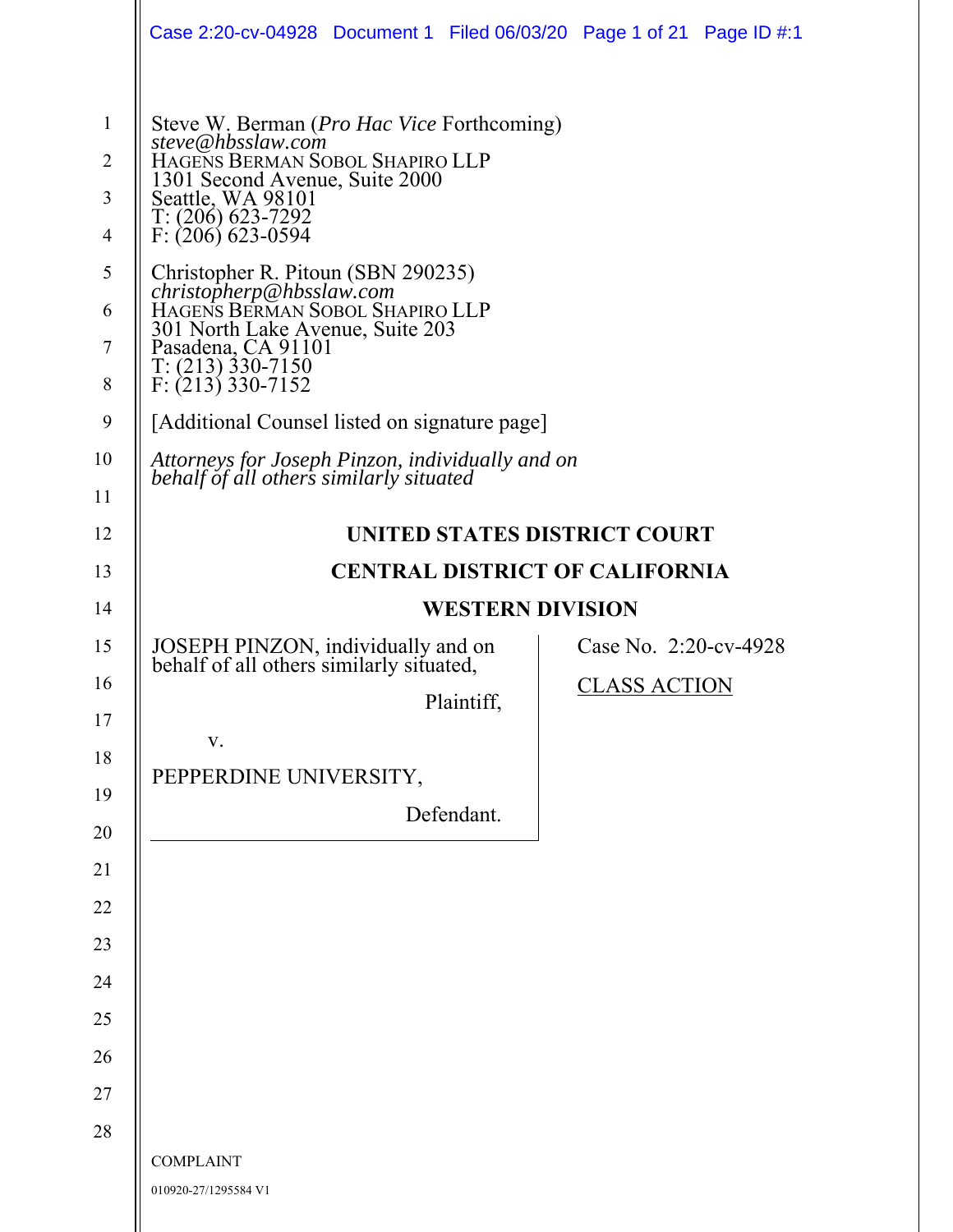|                     |           | Case 2:20-cv-04928 Document 1 Filed 06/03/20 Page 2 of 21 Page ID #:2 |      |
|---------------------|-----------|-----------------------------------------------------------------------|------|
| 1<br>$\overline{2}$ |           | <b>TABLE OF CONTENTS</b>                                              | Page |
| 3                   | I.        |                                                                       |      |
| $\overline{4}$      | II.       |                                                                       |      |
| 5                   | III.      |                                                                       |      |
| 6                   | IV.       |                                                                       |      |
| 7                   | A.        |                                                                       |      |
| 8                   | <b>B.</b> | The Novel Coronavirus Shutdowns And Defendant's Campus                |      |
| 9<br>10             | C.        | Defendant's Refusal To Issue Tuition, Fee, And/Or Room And            |      |
| 11                  | V.        |                                                                       |      |
| 12                  | VI.       |                                                                       |      |
| 13                  |           |                                                                       |      |
| 14                  |           |                                                                       |      |
| 15                  |           |                                                                       |      |
| 16                  |           |                                                                       |      |
| 17                  |           |                                                                       |      |
| 18                  |           |                                                                       | .18  |
| 19                  |           |                                                                       |      |
| 20                  |           |                                                                       |      |
| 21                  |           |                                                                       |      |
| 22                  |           |                                                                       |      |
| 23                  |           |                                                                       |      |
| 24                  |           |                                                                       |      |
| 25                  |           |                                                                       |      |
| 26                  |           |                                                                       |      |
| 27                  |           |                                                                       |      |
| 28                  |           |                                                                       |      |
|                     |           | $- i -$<br><b>COMPLAINT</b><br>010920-27/1295584 V1                   |      |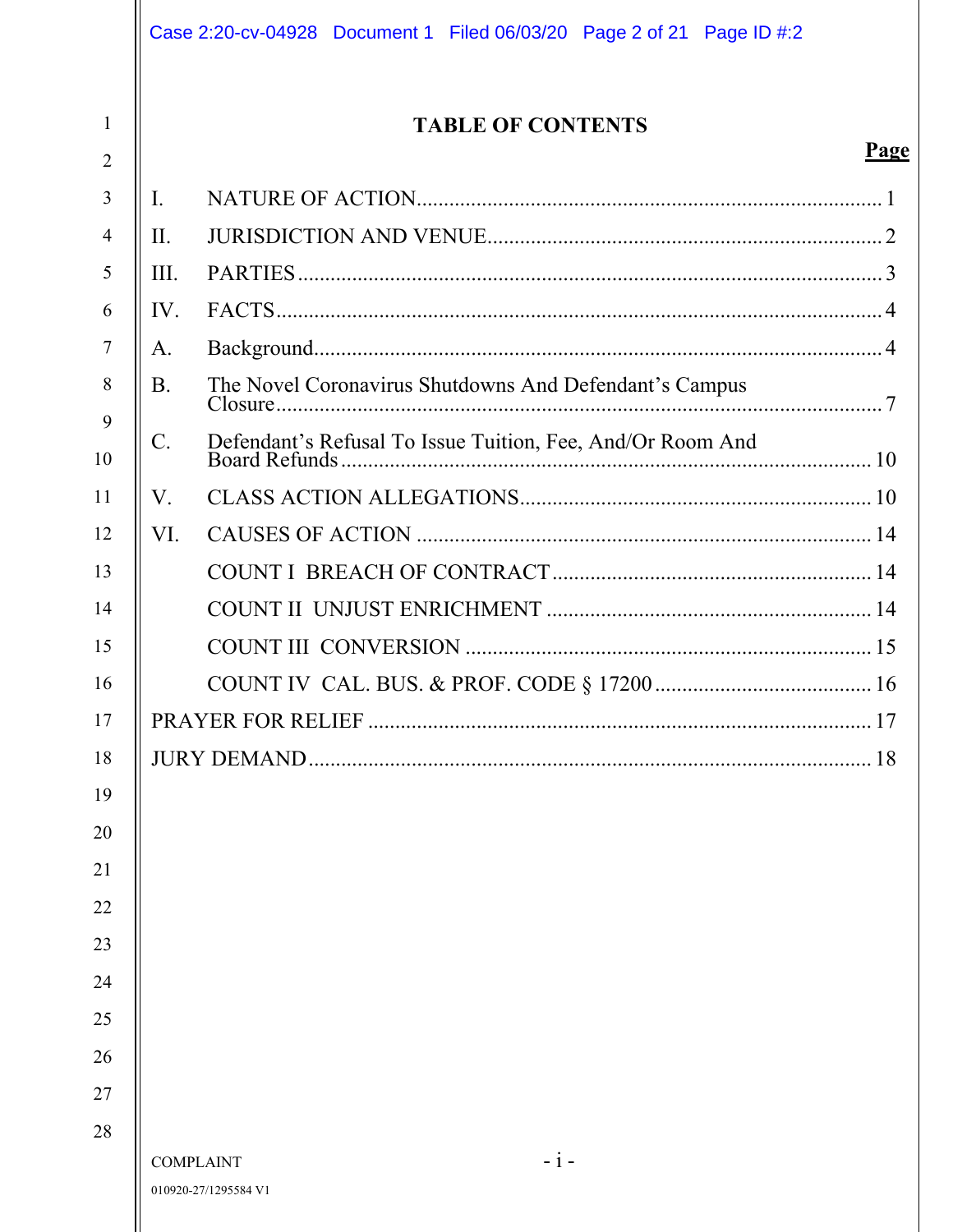Plaintiff, JOSEPH PINZON, individually and on behalf of all others similarly situated, for his Class Action Complaint against Defendant PEPPERDINE UNIVERSITY ("Pepperdine"), based upon personal knowledge as to his own actions and based upon the investigation of counsel regarding all other matters, complains as follows:

### **I. NATURE OF ACTION**

1. This Class Action Complaint comes during a time of hardship for so many Americans, with each day bringing different news regarding the novel coronavirus COVID-19.<sup>1</sup> Social distancing, shelter-in-place orders, and efforts to 'flatten the curve' prompted colleges and universities across the country to shut down their campuses, evict students from campus residence halls, and switch to online "distance" learning.

2. Despite sending students home and closing its campus(es), Defendant continues to charge for tuition, fees, and/or room and board as if nothing has changed, continuing to reap the financial benefit of millions of dollars from students. Defendant does so despite students' complete inability to continue school as normal, occupy campus buildings and dormitories, or avail themselves of school programs and events. So while students enrolled and paid Defendant for a comprehensive academic experience, Defendant instead offers Plaintiff and the Class Members something far less: a limited online experience presented by Google or Zoom, void of face-to-face faculty and peer interaction, separated from program resources, and barred from facilities vital to study. Plaintiff and the Class Members did not bargain for such an experience.

24

1

2

3

4

5

6

7

8

9

10

11

12

13

14

15

16

17

18

19

20

21

22

23

3. While some colleges and universities have promised appropriate and/or

25

26

27

<sup>&</sup>lt;sup>1</sup> Plaintiff and Plaintiff's counsel are mindful of the severe impact of the coronavirus on all aspects of society. To minimize the burden on the Court and to reasonably accommodate Defendant, Plaintiff will work with Defendant to reach an agreeable schedule for their response to this Class Action Complaint.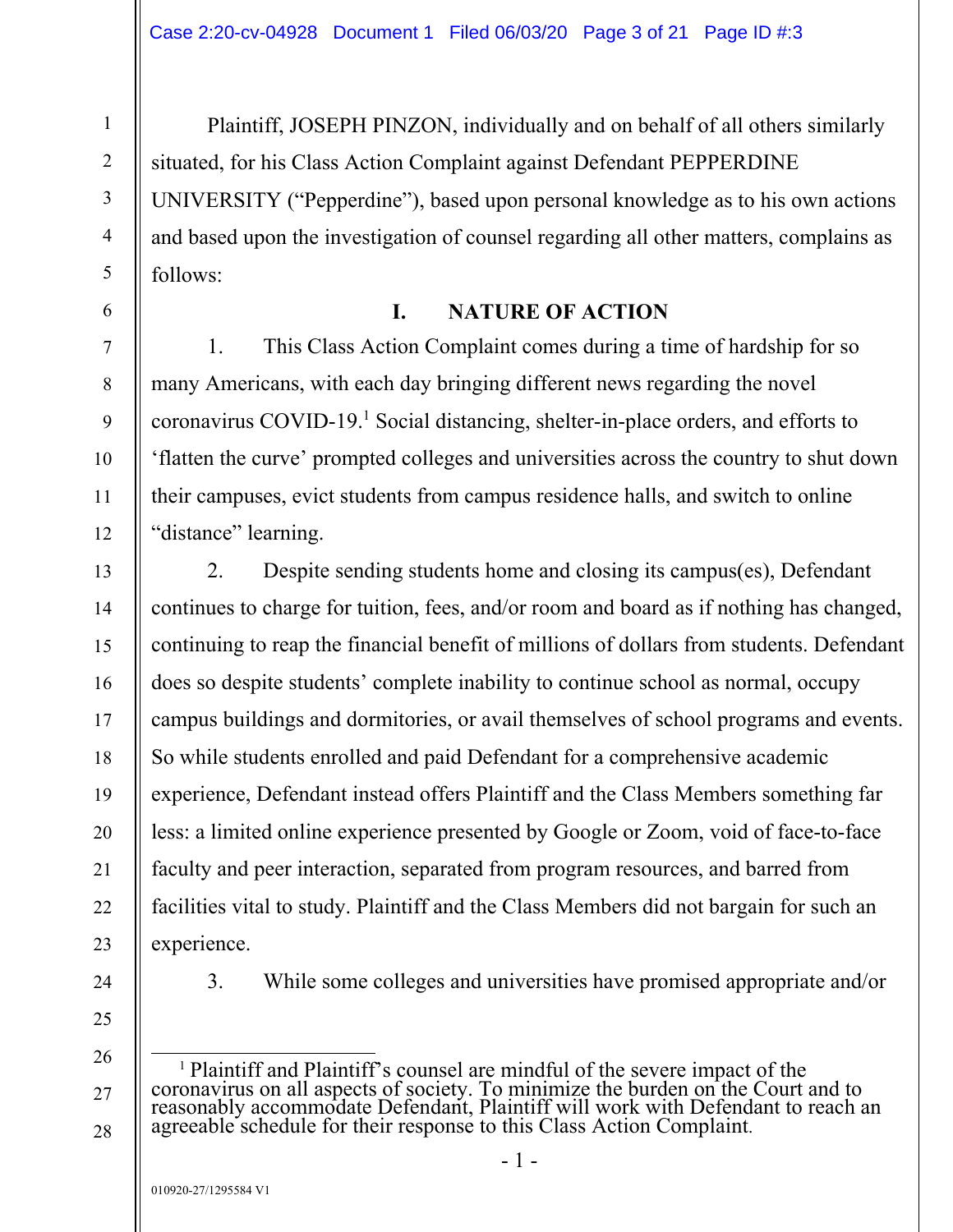proportional refunds, Defendant excludes itself from such other institutions treating students fairly, equitably and as required by the law. And for some students and families, Defendant does so based on outdated financial aid equations and collections, without taking into account disruptions to family income, a particular concern now where layoffs and furloughs are at record levels.

4. As a result, Defendant's actions have financially damaged Plaintiff and the Class Members. Plaintiff brings this action because Plaintiff and the Class Members did not receive the full value of the services paid, did not receive the benefits of in-person instruction. They have lost the benefit of their bargain and/or suffered out-of-pocket loss, and are entitled to recover compensatory damages, trebling where permitted, and attorney's fees and costs.

### **II. JURISDICTION AND VENUE**

5. This Court has jurisdiction over the subject matter presented by this Complaint because it is a class action arising under the Class Action Fairness Act of 2005 ("CAFA"), Pub. L. No. 109-2, 119 Stat. 4 (2005), which explicitly provides for the original jurisdiction of the Federal Courts of any class action in which any member of the Class is a citizen of a State different from any Defendant, and in which the matter in controversy exceeds in the aggregate sum of \$5,000,000.00, exclusive of interest and costs. Plaintiff alleges that the total claims of individual Class Members in this action are in excess of \$5,000,000.00 in the aggregate, exclusive of interest and costs, as required by 28 U.S.C. §§ 1332(d)(2) and (6). Plaintiff is a citizen of Texas, whereas Defendant is a citizen of California for purposes of diversity. Therefore, diversity of citizenship exists under CAFA as required by 28 U.S.C. § 1332(d)(2)(A). Furthermore, Plaintiff alleges that less than two-thirds of all of the members of the proposed Class in the aggregate are citizens of California, where this action is originally being filed, and that the total number of members of the proposed Class is greater than 100, pursuant to 28 U.S.C.  $\S$  1332(d)(5)(B).

28

1

2

3

4

5

6

7

8

9

10

11

12

13

14

15

16

17

18

19

20

21

22

23

24

25

26

27

6. Venue is appropriate in this District because Defendant is located within

- 2 -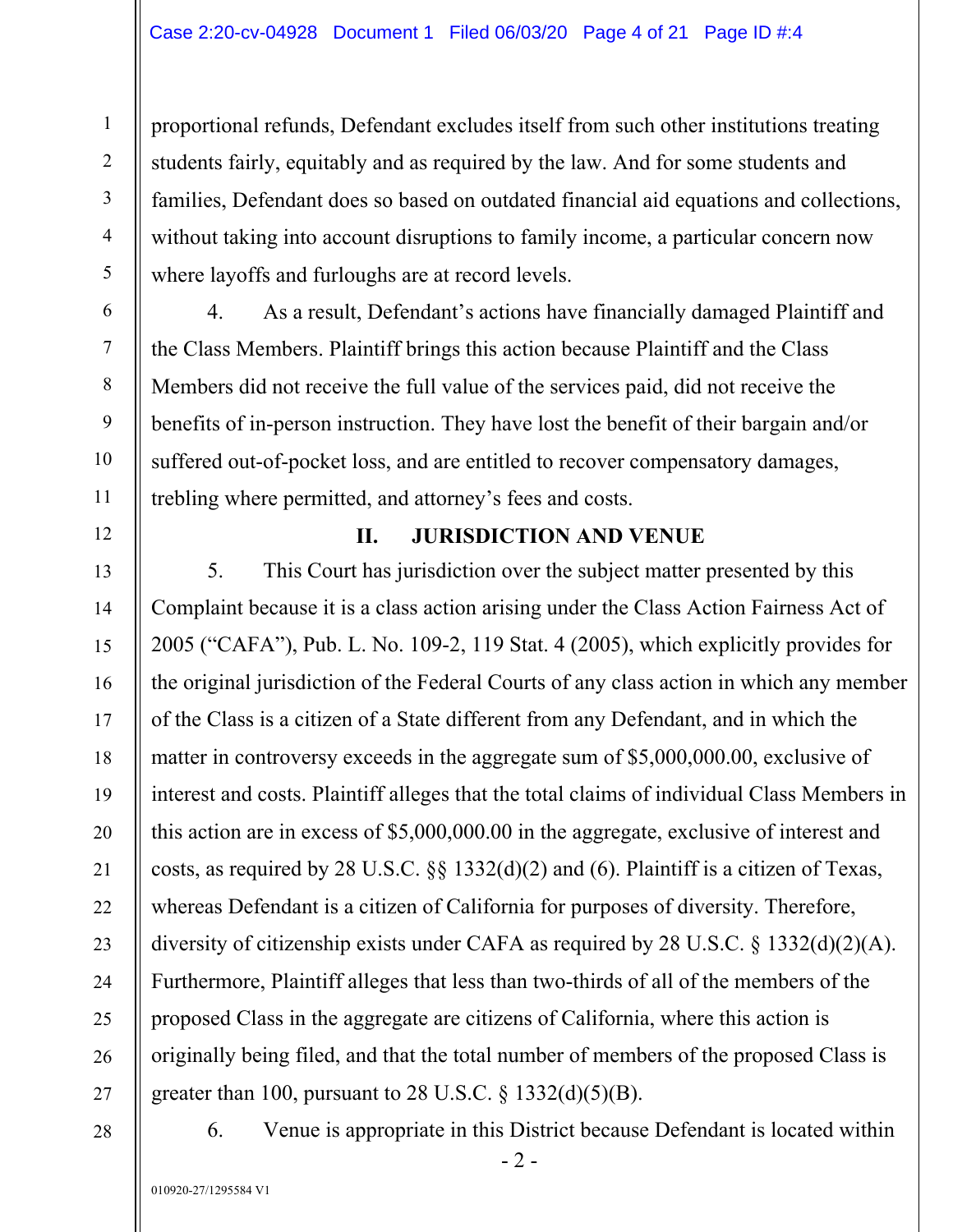the Central District of California. And on information and belief, events and transactions causing the claims herein, including Defendant's decision-making regarding its refund policy challenged in this lawsuit, has occurred within this judicial district.

#### **III. PARTIES**

7. Plaintiff Joseph Pinzon is a citizen and resident of the State of Texas. Plaintiff is the parent of a current Pepperdine graduate student and paid his son's tuition and fees for the Spring 2020 and Summer 2020 academic term at Defendant.

8. Plaintiff and Plaintiff's son are in good financial standing at Defendant, having paid in whole or in combination tuition, fees, costs, and/or room and board charges assessed and demanded by Defendant for the Spring 2020 term.

9. Plaintiff paid Defendant for opportunities and services that his son did not receive, including on-campus education, facilities, services, and activities.

10. With Pepperdine's campus closure and transition to an online-only educational experience, Plaintiff's son suffered a decreased quality of experience, education, and lost access to important university facilities and experiences that were bargained for by selecting in-person experiences.

11. For example, Plaintiff's son lost use of vital library access and special tools and resources available only physically in the library, which Defendant cannot and/or has been unable to make available to students online.

12. And with the transition to online-only classes, Plaintiff's son noticed a shift in and loss of academic rigor.

13. While Plaintiff paid Pepperdine for an in-class experience that would enable his son to communicate directly with his professors, attend office hours, and provide access to resources unique to his in-person program, such experiences are non-existent following Defendant's campus closure. Such a transition has also made it difficult to connect with professors and staff, a critical component to the bargained-for experience.

1

2

3

4

5

6

7

8

9

10

11

12

13

14

15

16

17

18

19

20

21

22

23

24

25

26

27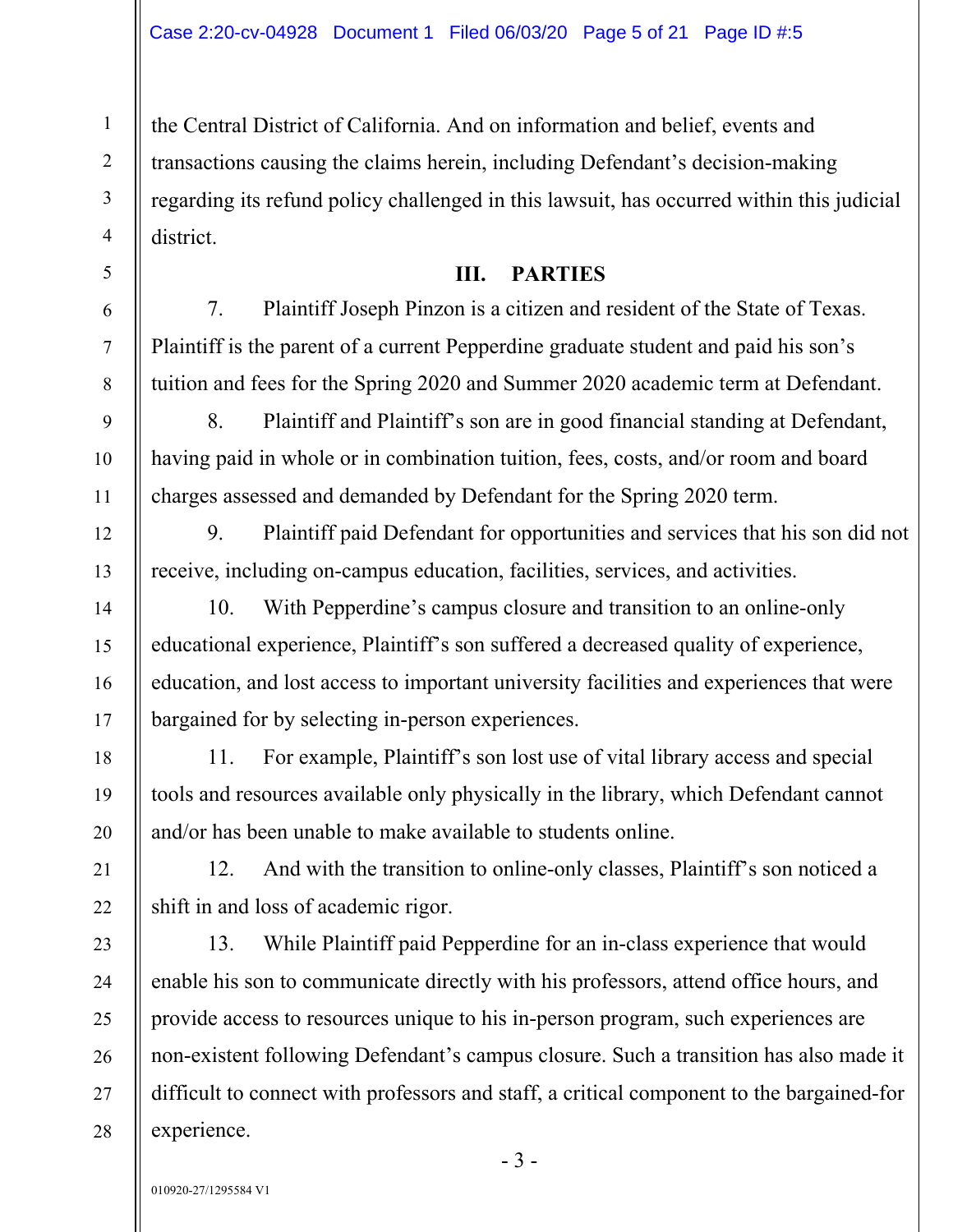14. As a result, while Plaintiff and other students pay for in-person access to faculty mentorship as an important component of the Pepperdine experience, Defendant excluded students from such access for the Spring 2020 term.

15. Defendant Pepperdine is an institution of higher learning located in Malibu, California. Defendant provides Class Members with campus facilities, inperson classes, as well as a variety of other facilities for which Defendant charges Plaintiff and the Class Members.

### **IV. FACTS**

## **A. Background**

16. Founded in 1937, Pepperdine has a current enrollment of approximately 8,824 undergraduate and graduate students, across five schools and colleges.

17. As of June 30, 2019, Defendant's endowment totaled approximately \$887.46 million and the university ended the fiscal year with assets totaling more than \$1.962 billion. Defendant collected \$264.363 million in student tuition and fees (net of \$121.268 million in student aid)—a \$14.8 million increase from the year before.

18. In 2015, Defendant announced the results of its largest ever fundraising campaign—Campaign for Pepperdine: Changing Lives—raising over \$470 million from nearly 50,000 donors.<sup>2</sup> The campaign donations raised \$141 million in scholarship funds and aid to students, \$140 million in new faculty and academic initiatives, and \$114 million in campus improvements on key facilities.

19. In 2017, Defendant raised \$562,049 in just 37 hours for the inaugural Give2Pepp campaign. $3$  The annual 37-hour campaign raised hundreds of thousands of dollars for Defendant over the last four years.

24

1

2

3

4

5

6

7

8

9

10

11

12

13

14

15

16

17

18

19

20

21

22

23

25

26

27

20. While many schools nationwide offer and highlight remote learning

- 2 https://www.pepperdine.edu/newsroom/2015/01/pepperdine-raises-over-470 million-through-changing-lives-campaign/.
- <sup>3</sup> https://www.pepperdine.edu/newsroom/2017/03/pepperdine-raises-more-500000first-ever-giving-day/.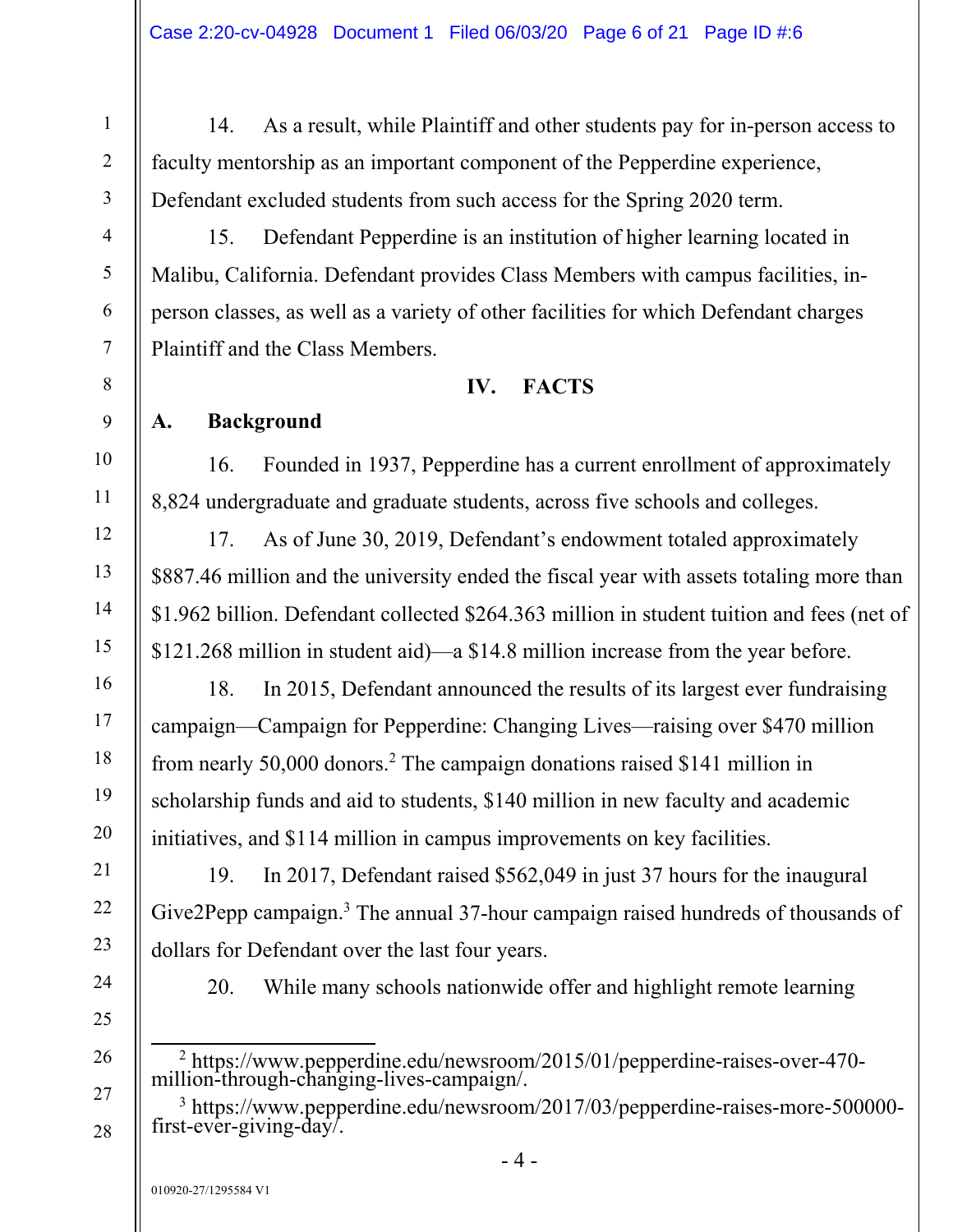capabilities as a primary component of their efforts to deliver educational value (*see*, *e.g.*, Western Governors University, Southern New Hampshire University, University of Phoenix-Arizona), Defendant is not such a school.

21. Rather, a significant focus of Defendant's efforts to obtain and recruit students pertains to the campus experience it offers along with face-to-face, personal interaction with skilled and renowned faculty and staff.

22. A few examples of such efforts to promote that experience follow. Pepperdine promotes its Malibu campus as developing "the next generation of leaders through rigorous academics, faculty mentorship, and a robust campus life."4 Pepperdine highlights "small classes, a nurturing campus environment, opportunities for diverse social interaction, and individual attention from these teacher-mentors" in the administration, faculty, and staff.<sup>5</sup>

23. Pepperdine's graduate programs are "recognized as among the best in higher education" and boast distinguished faculty that is "committed to the challenge of nurturing the intellectual growth of students through meaningful scholarship."6

24. Pepperdine describes its campus as "[n]estled in the rolling foothills of the Santa Monica Mountains, Pepperdine University's Malibu campus commands a majestic view of the Pacific Ocean. The winding seashore, the rugged beauty of Malibu Canyon, and the clean ocean air enhance the towering campus location."7

25. Pepperdine also promotes its on-campus recreation facilities and "moderate seaside climate" for "year-round outdoor activities," noting "students have access to nearby beaches with opportunities for surfing, fishing, and boating."8

26. Pepperdine recognizes its campus life as integral to student learning

- <sup>7</sup> https://www.pepperdine.edu/about/locations/malibu/
- 8 https://www.pepperdine.edu/about/locations/malibu/.

 <sup>4</sup> https://seaver.pepperdine.edu/about/.

<sup>5</sup> https://seaver.pepperdine.edu/about/our-story/seaver-mission/.

<sup>&</sup>lt;sup>6</sup> https://www.pepperdine.edu/academics/programs/graduate/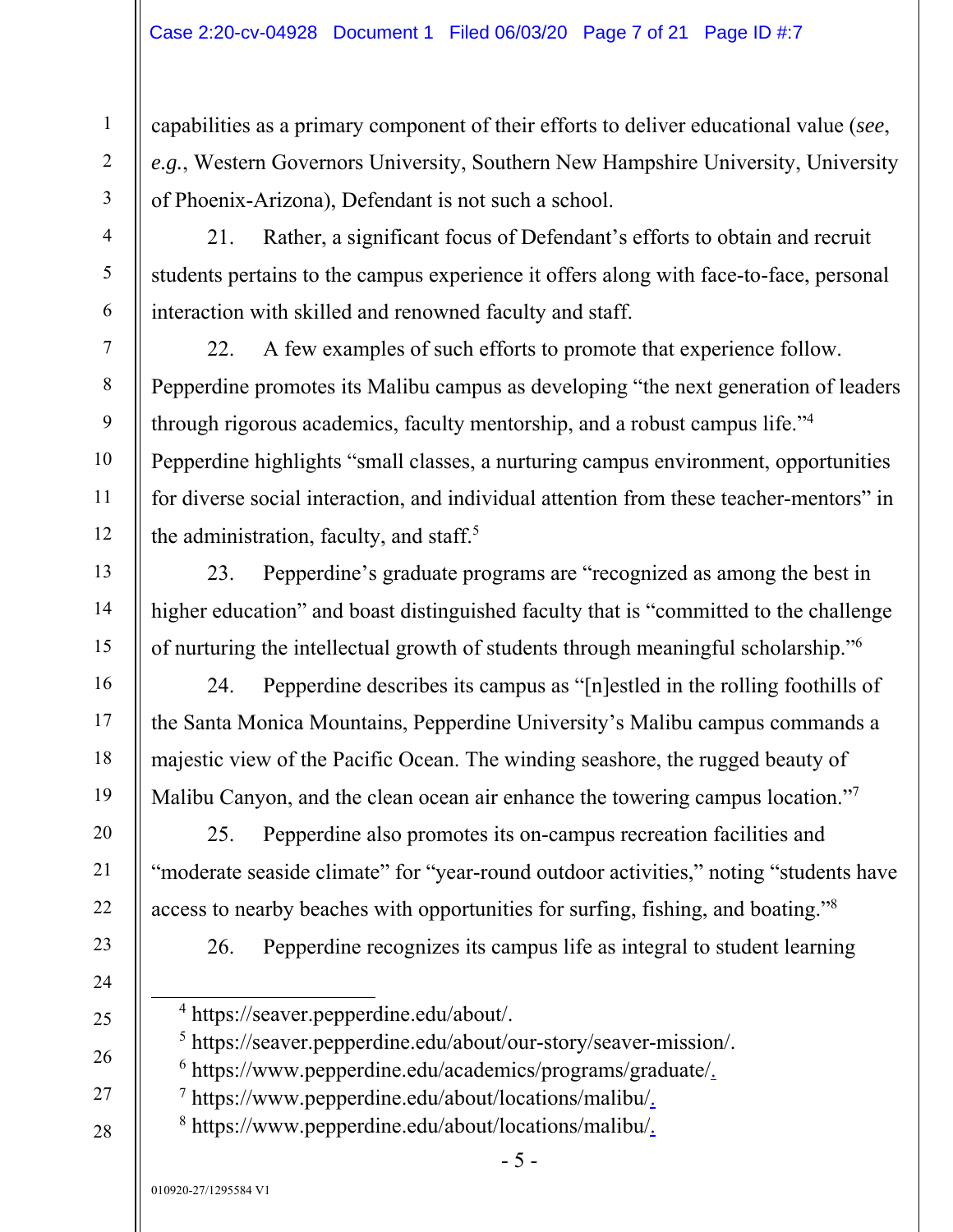experiences: "Living on campus in Malibu—required for Seaver College freshmen and sophomores—is the best way to experience all the transformational academic, social, and spiritual growth that a college lifestyle has to offer. The relationships and sense of community developed during these years are crucial to the college experience, particularly within a dynamic environment that promotes fellowship and unity through social events, mentorship programs, service projects, and other group activities."9

27. Further, "[s]ince there is a significant correlation between the degree of individual student involvement in the life of the college and success in effecting student development" Pepperdine makes a "concerted effort . . . to maximize the involvement of each student in the larger life of the college."10

28. To obtain such educational opportunities and activities, Plaintiff and the Class Members pay, in whole or in part, significant tuition, fees, and/or room and board.

29. For the Spring term 2020, Defendant assesses the following: \$27,820 for tuition, approximately \$7,835 for room and board, and \$126 for a campus life fee. An additional fee of \$1,320.99 will be assessed for student health insurance if the student is not already covered by a family plan. $11$ 

30. Such charges for study are significantly higher than online only programs, including online courses that Defendant offers.

31. Schools delivering an online-only educational experience assess significantly discounted rates for delivering such educational services. For example, Western Governor's University charges flat-rate tuition at \$3,370 per term while Southern New Hampshire University charges \$960 per course for online

9 https://www.pepperdine.edu/about/locations/malibu/.

10 https://seaver.pepperdine.edu/about/our-story/seaver-mission/.

11https://seaver.pepperdine.edu/admission/financialaid/undergraduate/costs/budget- costs.htm.

27 28

1

2

3

4

5

6

7

8

9

10

11

12

13

14

15

16

17

18

19

20

21

22

23

24

25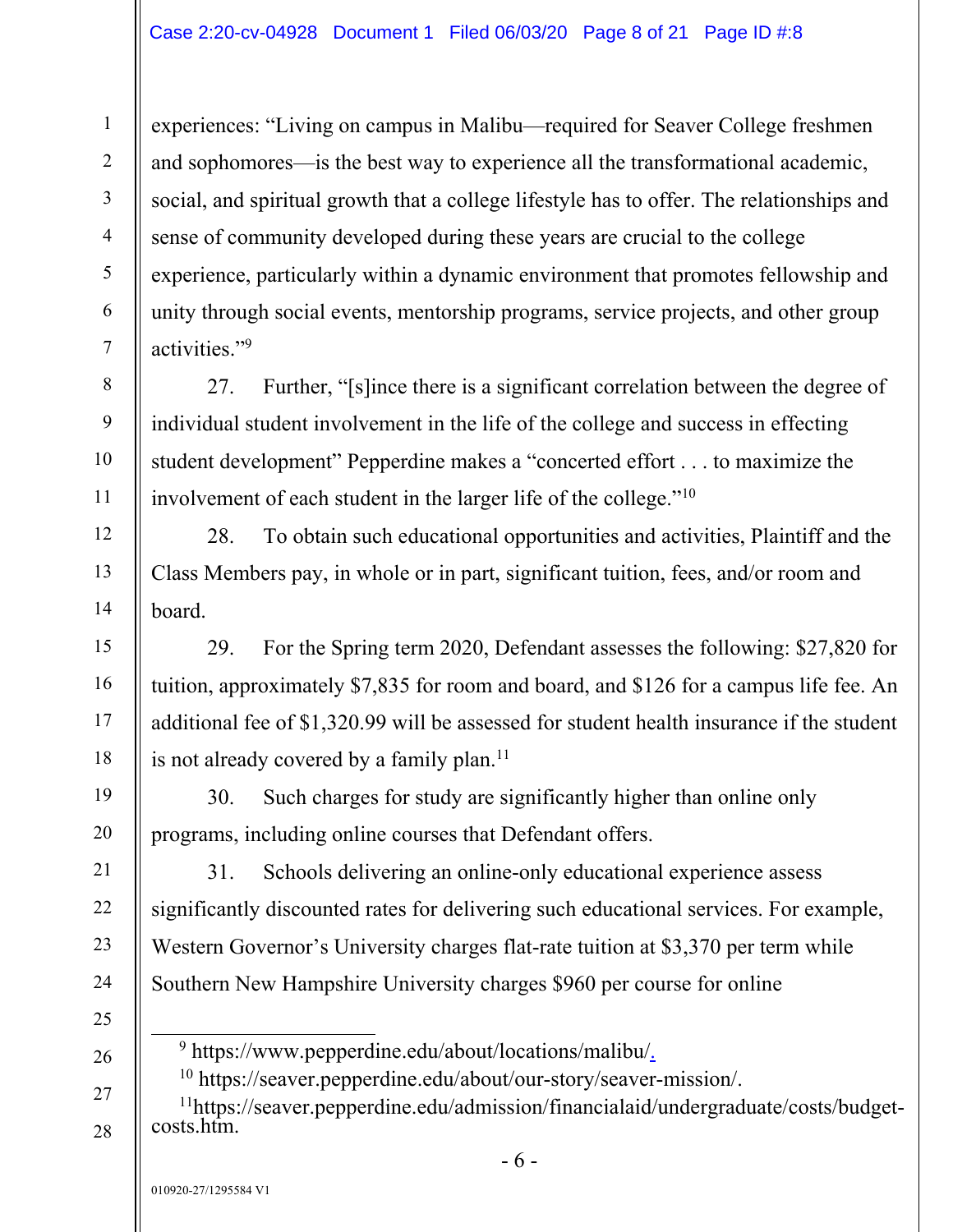undergraduate programs and \$1,881 per course for online graduate programs.

1

2

3

4

5

6

7

8

9

10

11

12

13

14

15

16

17

18

19

20

21

22

23

24

25

26

27

28

## **B. The Novel Coronavirus Shutdowns And Defendant's Campus Closure**

32. On December 31, 2019, governmental entities in Wuhan, China confirmed that health authorities were treating dozens of cases of a mysterious, pneumonia-like illness. Days later, researchers in China identified a new virus that had infected dozens of people in Asia, subsequently identified and referred to as the novel coronavirus, or COVID-19.

33. By January 21, 2020, officials in the United States were confirming the first known domestic infections of COVID-19.

34. Due to an influx of thousands of new cases in China, on January 30, 2020, the World Health Organization officially declared COVID-19 as a "public health emergency of international concern."

35. By March 11, 2020, the World Health Organization declared COVID-19 a pandemic.

36. Travel and assembly restrictions began domestically in the United States on March 16, 2020, with seven counties in the San Francisco, California area announcing shelter-in-place orders. Other states, counties, and municipalities have followed the shelter-in-place orders and as of April 6, 2020, 297 million people in at least 38 states, 48 counties, 14 cities, the District of Columbia, and Puerto Rico are being urged or directed to stay home.

37. As it relates to this suit, on March 4, 2020 California Governor Gavin Newsom proclaimed a State of Emergency as a result of the threat of COVID-19.12

38. On March 19, 2020, Governor Newsom issued via Executive Order N-33- 20, a stay-at-home order to protect the health and well-being of all Californians.13

 12 https://www.gov.ca.gov/wp-content/uploads/2020/03/3.4.20-Coronavirus-SOE-Proclamation.pdf.

13 https://www.gov.ca.gov/wp-content/uploads/2020/03/3.19.20-attested-EO-N-33- 20-COVID-19-HEALTH-ORDER.pdf.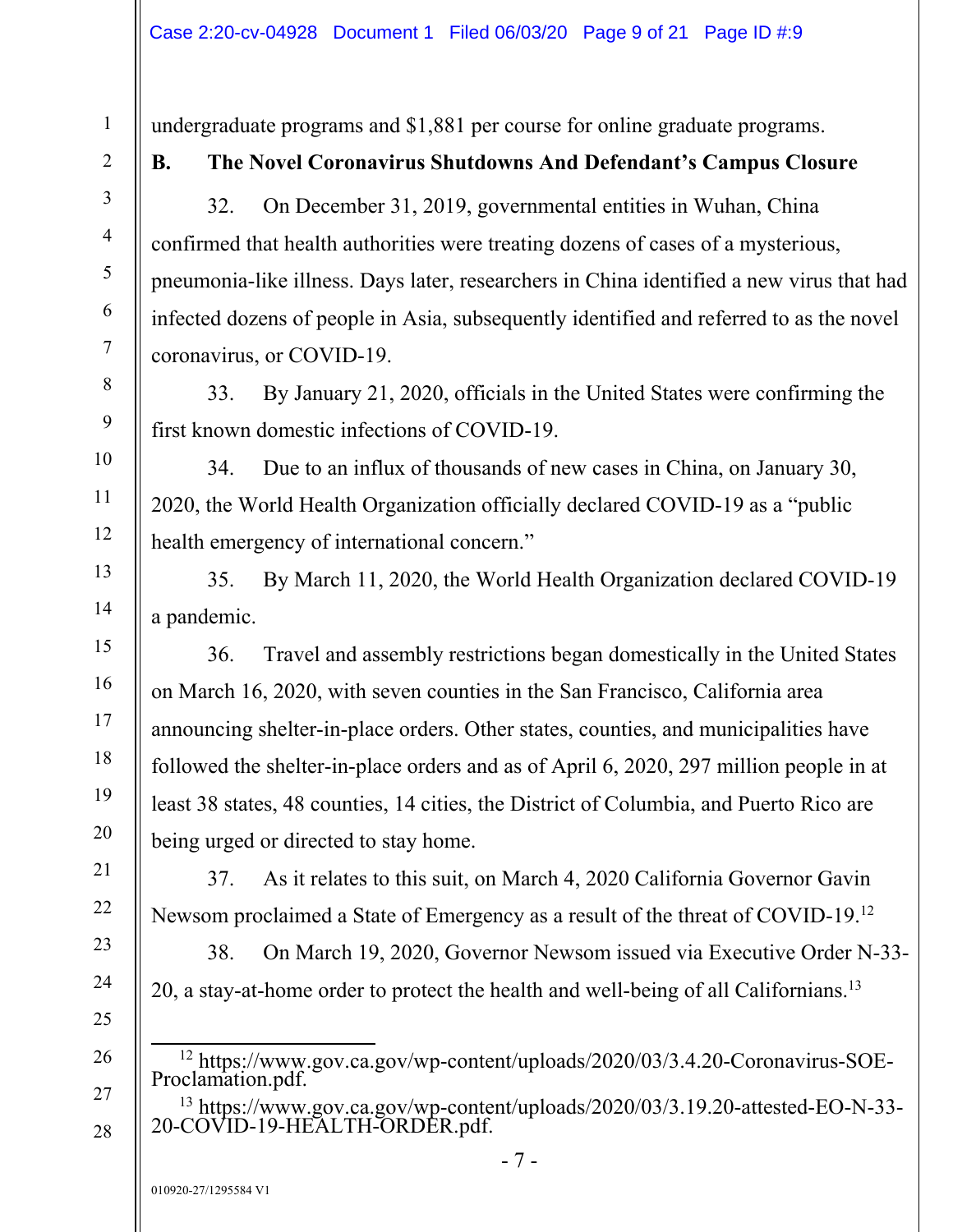39. On the same date, the Los Angeles County Health Officer, Muntu Davis, M.D., MPH, issued a Safer At Home Public Order requiring Los Angeles County residents to isolate themselves in their residences with exceptions for essential activities.14 The order was later extended on April 10, 2020 through May 15, 2020.15

40. On March 11, 2020, Pepperdine President James Gash sent a message to the Pepperdine community announcing that the last day of in-person classes will be March 13, 2020. Classes would transition online beginning the week of March 16 and continue online for the remainder of the spring semester.<sup>16</sup> Residential students were asked to move out of on-campus housing by 3:00 p.m. on March 15, 2020.<sup>17</sup>

41. On or about March 15, 2020, Pepperdine decided to close its campus, migrating all or substantially all classes online.

42. Though the reasons for such closures are justified, the fact remains that such closures and cancellations present significant loss to Plaintiff and the Class Members.

43. College students across the country have offered apt descriptions of the loss they have experienced as a result of the pandemic, highlighting the disparity between students' bargained for educational experience and the experience that colleges and universities, including Defendant, now provide.

44. For example, as reported in The Washington Post, one student "wonders why he and others . . . are not getting at least a partial tuition refund. Their education, as this school year ends in the shadow of a deadly pandemic, is nothing like the immersive academic and social experience students imagined when they enrolled. But tuition remains the same: \$27,675 per semester . . . 'Our faculty are doing a good job

- 
- 

<sup>14</sup>http://file.lacounty.gov/SDSInter/lac/1070029\_COVID-<br>19\_SaferAtHome\_HealthOfficerOrder\_20200319\_Signed.pdf. <sup>15</sup>http://publichealth.lacounty.gov/media/Coronavirus/docs/HOO/HOO\_Safer\_at\_H ome\_Order\_for\_Control\_of\_COVID\_04102020.pdf. 16 https://emergency.pepperdine.edu/page/4/. <sup>17</sup> *Id.*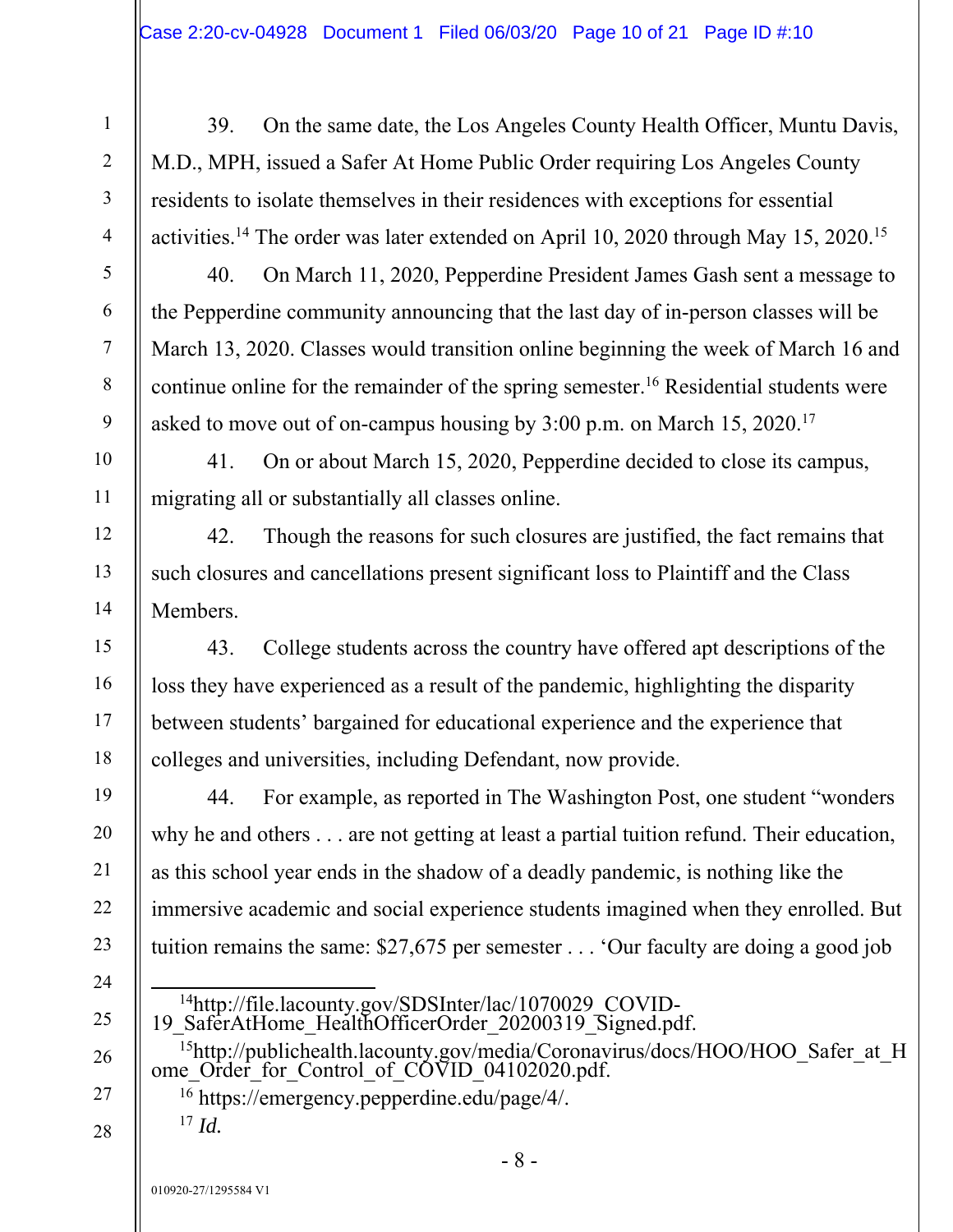of working with us,' said Patel, 22, who is from New Jersey. 'But at the end of the day, it's not the same as in-person learning. . . . It shouldn't just be a part of the business model where, no matter what happens, you have to pay the same amount. The cost needs to reflect some of the realities.'"18

45. As another example, as reflected in a Change.org petition, with nearly 5,000 supporters, students at another major university highlight the loss experienced by students: "As a result of the COVID-19 global pandemic crisis, Governor Pritzker has declared a state of emergency in Illinois. In response, Northwestern University made the sensible decision to offer all Spring 2020 courses online for the start of the quarter and will likely extend this to the rest of the quarter as the situation worsens. While this is certainly the right call to ensure the health and safety of all students, Northwestern's tuition and fees do not accurately reflect the value lost by switching to online education for potentially an entire term. For the following reasons, we are seeking a partial refund of tuition and full refund of room and board for the Spring 2020 quarter. Since Northwestern is a top private university, the estimated annual cost of attendance of \$78,654 goes towards a comprehensive academic experience that cannot be fully replicated online. Due to the COVID-19 crisis, students paying for the Northwestern experience will no longer have access to invaluable face-to-face interaction with faculty, resources necessary for specific programs, and access to facilities that enable learning."19

46. Another university's student newspaper reflects another example: "At this time, most of the campus and dorms need not be rigorously maintained. No events will be held, nor speakers hosted. The world-class education that consists in having opportunities to work and interact with academics and peers (not to mention the vast

25 26

1

2

3

4

5

6

7

8

9

10

11

12

13

14

15

16

17

18

19

20

21

22

23

24

27

 <sup>18</sup> https://www.washingtonpost.com/education/2020/04/16/college-students-arerebelling-against-full-tuition-after-classes-move-online/.

<sup>&</sup>lt;sup>19</sup> https://www.change.org/p/northwestern-university-tuition-fees-reduction-forspring-2020.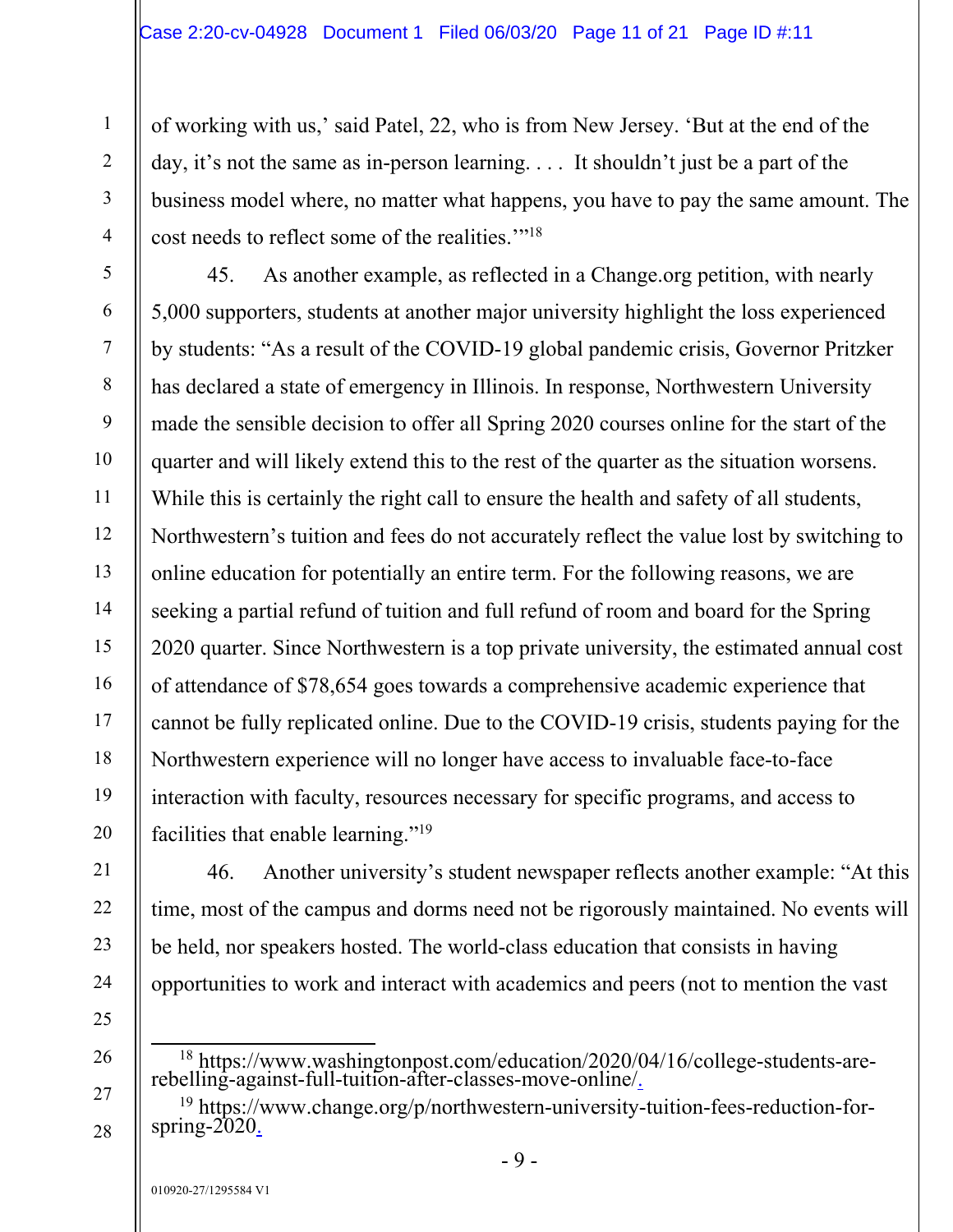| Case 2:20-cv-04928 Document 1 Filed 06/03/20 Page 12 of 21 Page ID #:12 |  |  |
|-------------------------------------------------------------------------|--|--|
|                                                                         |  |  |

numbers of innovators, creators, doctors, organizers, and more that congregate on our campus) will no longer be provided."20

## 3 4

1

2

5

6

7

8

## **C. Defendant's Refusal To Issue Tuition, Fee, And/Or Room And Board Refunds**

47. Given Defendant's transition to online classes and COVID-19 concerns, Defendant asked students to vacate student housing as soon as possible and no later than March 15, 2020.

48. While Defendant has agreed to prorate housing and dining, the proration was inconsistent amongst the five schools.<sup>21</sup>

9 10

11

12

13

14

15

16

17

18

19

20

21

22

23

24

25

26

28

49. Defendant has not agreed to prorate or refund tuition or mandatory fees.

50. Such denial of tuition and fee refunds was reported in the Pepperdine Graphic after a Virtual Town Hall hosted by Provost Rick Marrs, Vice President of Student Affairs Connie Horton, President Jim Gash, and Seaver Dean Michael Feltner<sup>22</sup>

51. Instead, Defendant announced tuition for Plaintiff's son's graduate program will increase 3.8% for the Fall 2020 term.

52. Defendant does so notwithstanding its recognition that its "unprecedented actions that have significantly impacted the academic experience for many of our students."23

### **V. CLASS ACTION ALLEGATIONS**

53. Plaintiff sues under Rule 23(a), (b)(2), and Rule 23(b)(3) of the Federal Rules of Civil Procedure, on behalf of himself and a Class defined as follows:

All people paying Defendant, in whole or in part, personally and/or on behalf of others, for Spring 2020 tuition, fees,

<sup>20</sup> https://www.chicagomaroon.com/article/2020/3/19/uchicago-lower-tuitionspring-2020/.

21 https://community.pepperdine.edu/housing/housingduringcovid-19.htm.

27  $22$  http://pepperdine-graphic.com/live-updates-pepperdine-administration-holdsvirtual-town-hall-about-rest-of-the-semester/.

23 https://emergency.pepperdine.edu/page/4/.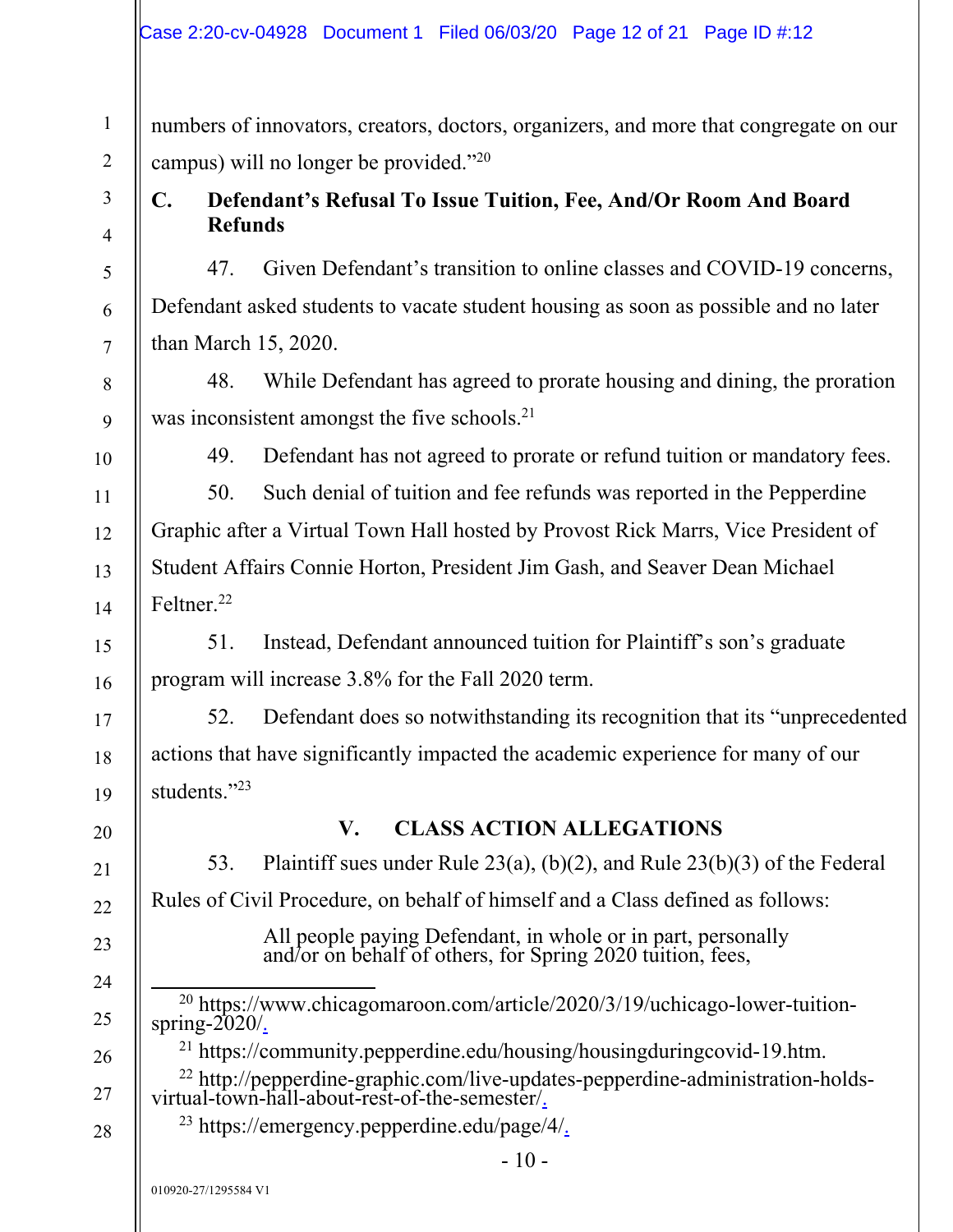and/or room board for in-person instruction and use of campus facilities, but who were denied use of and/or access to in-person instruction and/or campus facilities by Defendant.

Excluded from the Class is Defendant, any entity in which Defendant has a controlling interest, and Defendant's legal representatives, predecessors, successors, assigns, and employees. Further excluded from the Class is this Court and its employees. Plaintiff reserves the right to modify or amend the Class definition including through the creation of sub-classes if necessary, as appropriate, during this litigation.

54. The definition of the Class is unambiguous. Plaintiff is a member of the Class Plaintiff seeks to represent. Class Members can be notified of the class action through contact information and/or address lists maintained in the usual course of business by Defendant.

55. Per Rule 23(a)(1), Class Members are so numerous and geographically dispersed that their individual joinder of all Class Members is impracticable. The precise number of Class members is unknown to Plaintiff but may be ascertained from Defendant's records. However, given the thousands of students enrolled at Defendant in a given year, that number greatly exceeds the number to make joinder possible. Class Members may be notified of the pendency of this action by recognized, Courtapproved notice dissemination methods, which may include U.S. Mail, electronic mail, Internet postings, and/or published notice.

56. Defendant has acted or refused to act on grounds generally applicable to Plaintiff and the Class Members, making appropriate final injunctive relief and declaratory relief regarding the Class under Rule 23(b)(2).

57. Consistent with Rule 23(a)(2), Defendant engaged in a common course of conduct giving rise to the legal rights sought to be enforced by the Class Members. Similar or identical legal violations are involved. Individual questions pale by comparison to the numerous common questions that predominate. The injuries sustained by the Class Members flow, in each instance, from a common nucleus of

1

2

3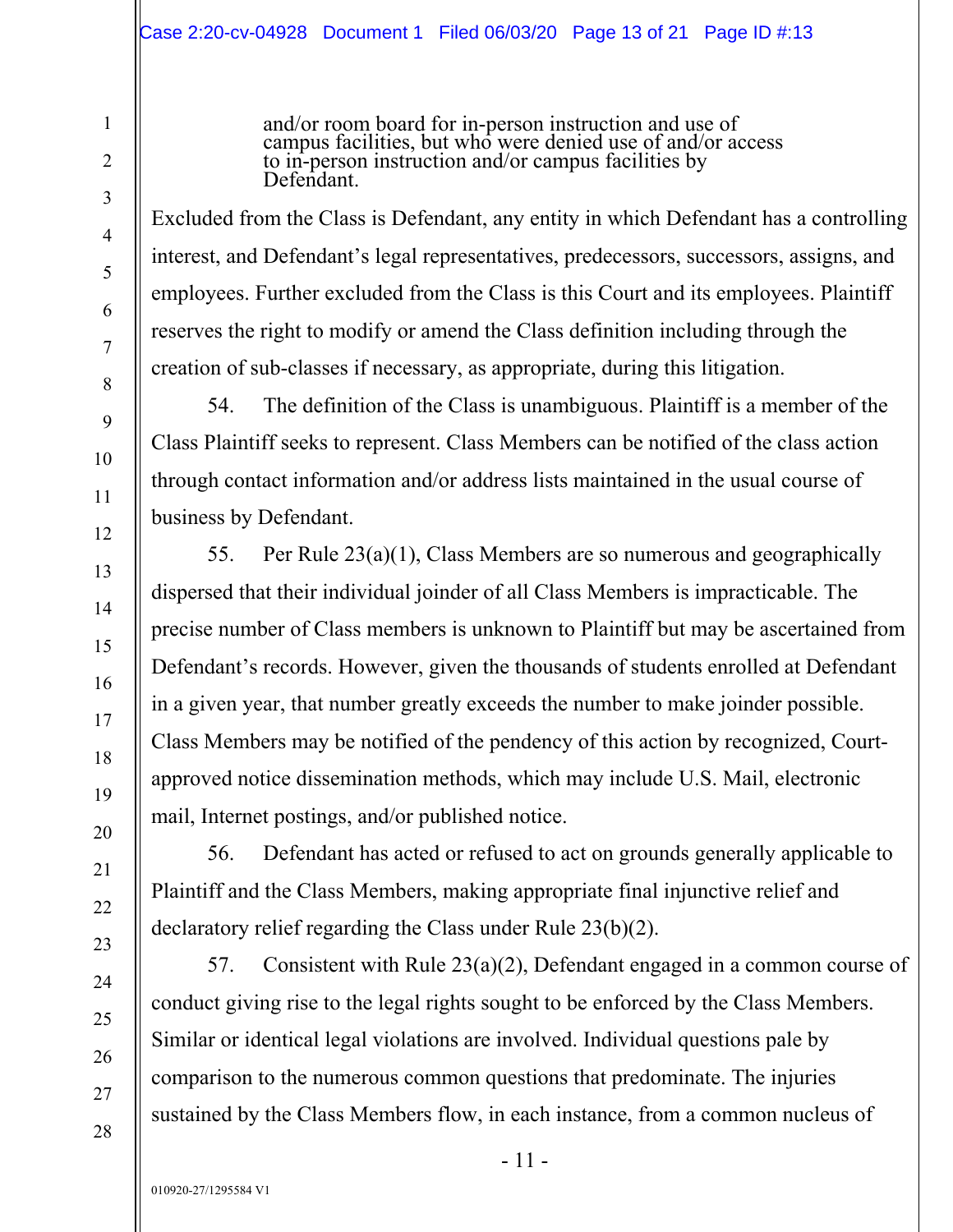operative facts—Defendant's campus closure and student evictions, its complete transition to online classes, and Defendant's refusal to fully refund tuition, fees, and/or room and board.

58. Additionally, common questions of law and fact predominate over the questions affecting only individual Class Members under Rule 23(a)(2) and Rule 23(b)(3). Some of the common legal and factual questions include:

- a. Whether Defendant engaged in the conduct alleged;
- b. Whether Defendant has a policy and/or procedure of denying refunds, in whole or in part, to Plaintiff and the Class Members;
- c. Whether Defendant breached identical contracts with Plaintiff and the Class Members;
- d. Whether Defendant violated the common law of unjust enrichment;
- e. Whether Defendant converted Plaintiff and the Class Members refunds and/or rights to refunds; and
- f. The nature and extent of damages and other remedies to which the conduct of Defendant entitles the Class Members.

59. The Class Members have been damaged by Defendant through its practice of denying refunds to Class Members.

60. Plaintiff's claims are typical of the claims of the other Class Members under Rule 23(a)(3). Plaintiff's son is a student enrolled at Defendant in the Spring 2020 term. Like other Class Members, Plaintiff's son was instructed to leave Defendant's campus, forced to take online classes, and has been completely or partially denied a refund for tuition, fees, and/or room and board.

28

1

2

3

4

5

6

7

8

9

10

11

12

13

14

15

16

17

18

19

20

21

22

61. Plaintiff and Plaintiff's counsel will fairly and adequately protect the interests of the Class as required by Rule 23(a)(4). Plaintiff is familiar with the basic facts that form the bases of the Class Members' claims. Plaintiff's interests do not conflict with the interests of the other Class Members he seeks to represent. Plaintiff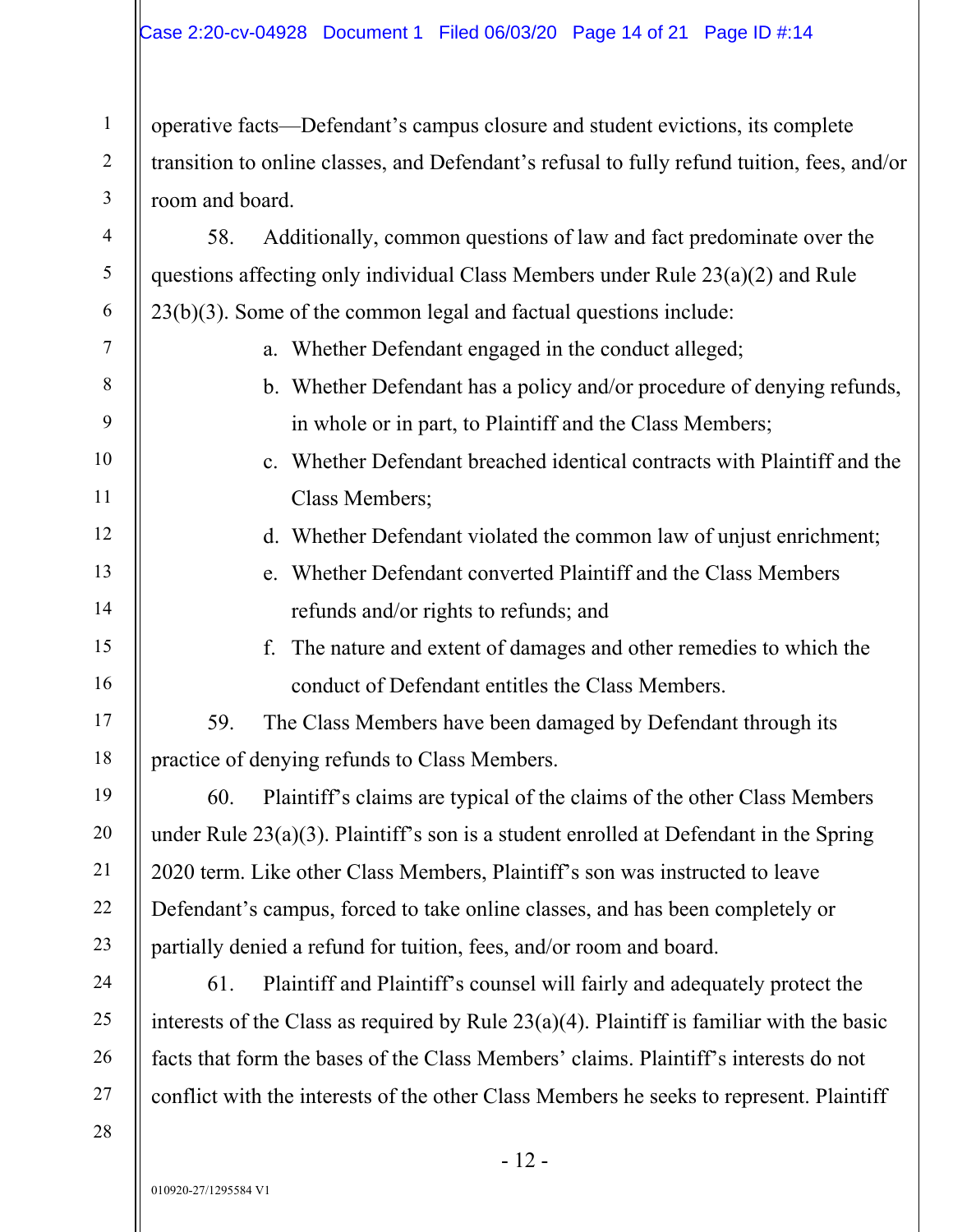has retained counsel competent and experienced in class action litigation and intends to prosecute this action vigorously. Plaintiff's counsel has successfully prosecuted complex class actions, including consumer protection class actions. Plaintiff and Plaintiff's counsel will fairly and adequately protect the interests of the Class Members.

62. The class action device is superior to other available means for the fair and efficient adjudication of the claims of Plaintiff and the Class Members under Rule 23(b)(3). The relief sought per individual members of the Class is small given the burden and expense of individual prosecution of the potentially extensive litigation necessitated by the conduct of Defendant. It would be virtually impossible for the Class Members to seek redress individually. Even if the Class Members themselves could afford such individual litigation, the court system could not.

63. In addition under Rule 23(b)(3)(A), individual litigation of the legal and factual issues raised by the conduct of Defendant would increase delay and expense to all parties and to the court system. The class action device presents far fewer management difficulties and provides the benefits of a single, uniform adjudication, economies of scale, and comprehensive supervision by a single court.

64. Under Rule  $23(b)(3)(C)$ , it is desirable to concentrate the litigation of the claims of Plaintiff and the Class Members in this forum given that Defendant is located within this judicial district and discovery of relevant evidence will occur within this district.

65. Given the similar nature of the Class Members' claims and the absence of material differences in the state statutes and common laws upon which the Class Members' claims are based, a nationwide Class will be easily managed by the Court and the parties per Rule  $23(b)(3)(D)$ .

26 27

1

2

3

4

5

6

7

8

9

10

11

12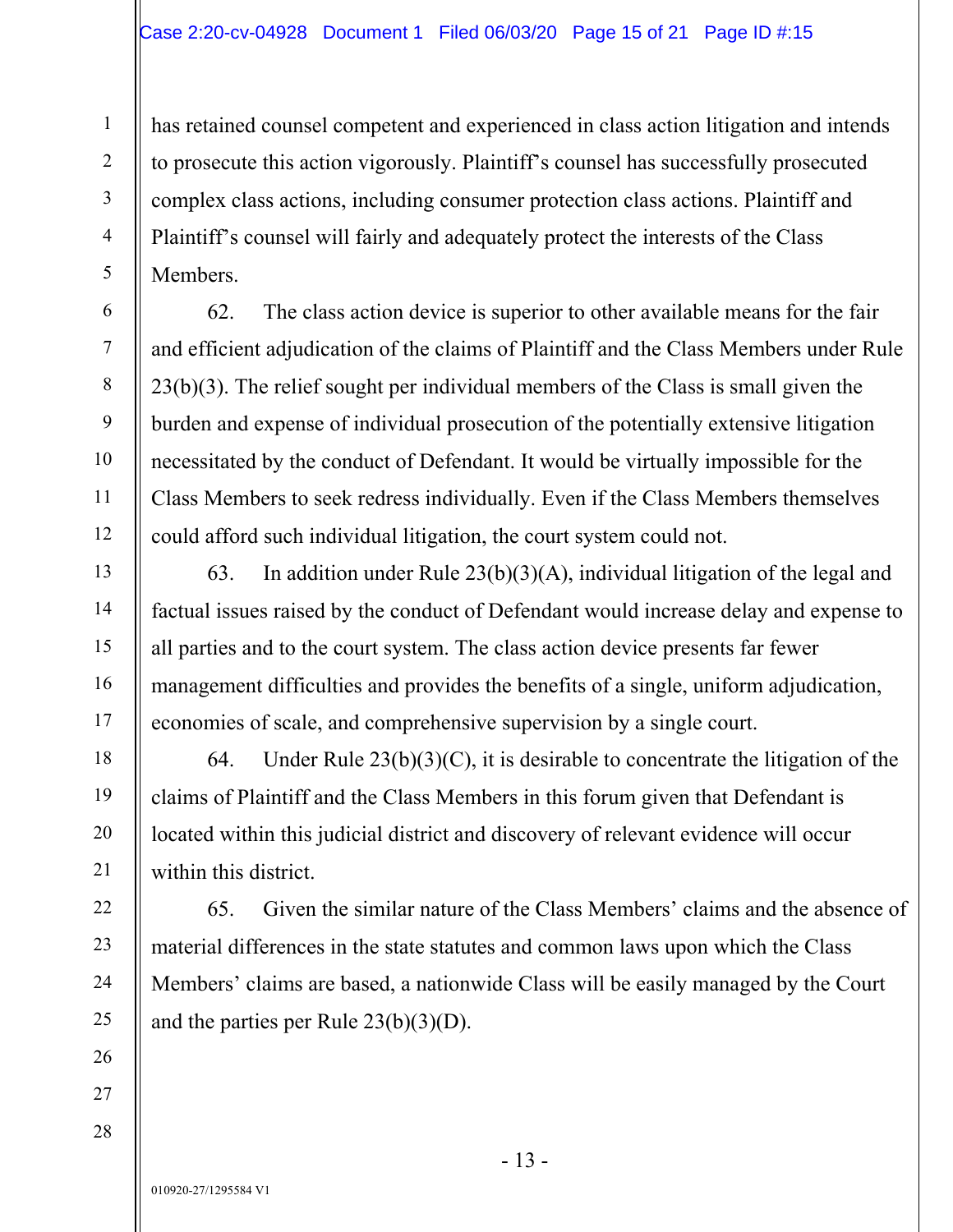# **VI. CAUSES OF ACTION COUNT I BREACH OF CONTRACT**

66. Plaintiff restates and re-alleges, and incorporates herein by reference, the preceding paragraphs as if fully set forth herein.

67. Plaintiff and the Class Members entered into identical, binding contracts with Defendant.

68. Under their contracts with Defendant, Plaintiff and the members of the Class paid Defendant tuition, fees, and/or room and board charges for Defendant to provide in-person instruction, access to Defendant's facilities, and/or housing services.

69. Plaintiff and the Class Members have fulfilled all expectations, having paid Defendant for all Spring 2020 term financial assessments.

70. However, Defendant has breached such contracts, failed to provide those services and/or has not otherwise performed as required by the contract between Plaintiff and the Class Members and Defendant. Defendant has moved all classes to online classes, has restricted or eliminated Plaintiff's son's and the Class Members' ability to access university facilities, and/or has evicted Class Members from campus housing. In doing so, Defendant has and continues to deprive Plaintiff and the Class Members from the benefit of their bargains with Defendant.

71. Plaintiff and the Class Members have been damaged as a direct and proximate result of Defendant's breach, including.

72. Plaintiff and Class Members are entitled to damages, including but not limited to tuition refunds, fee refunds, and/or room and board refunds.

## **COUNT II**

## **UNJUST ENRICHMENT**

73. Plaintiff restates and re-alleges, and incorporates herein by reference, the preceding paragraphs as if fully set forth herein.

74. At all times relevant hereto, Plaintiff and the Class Members directly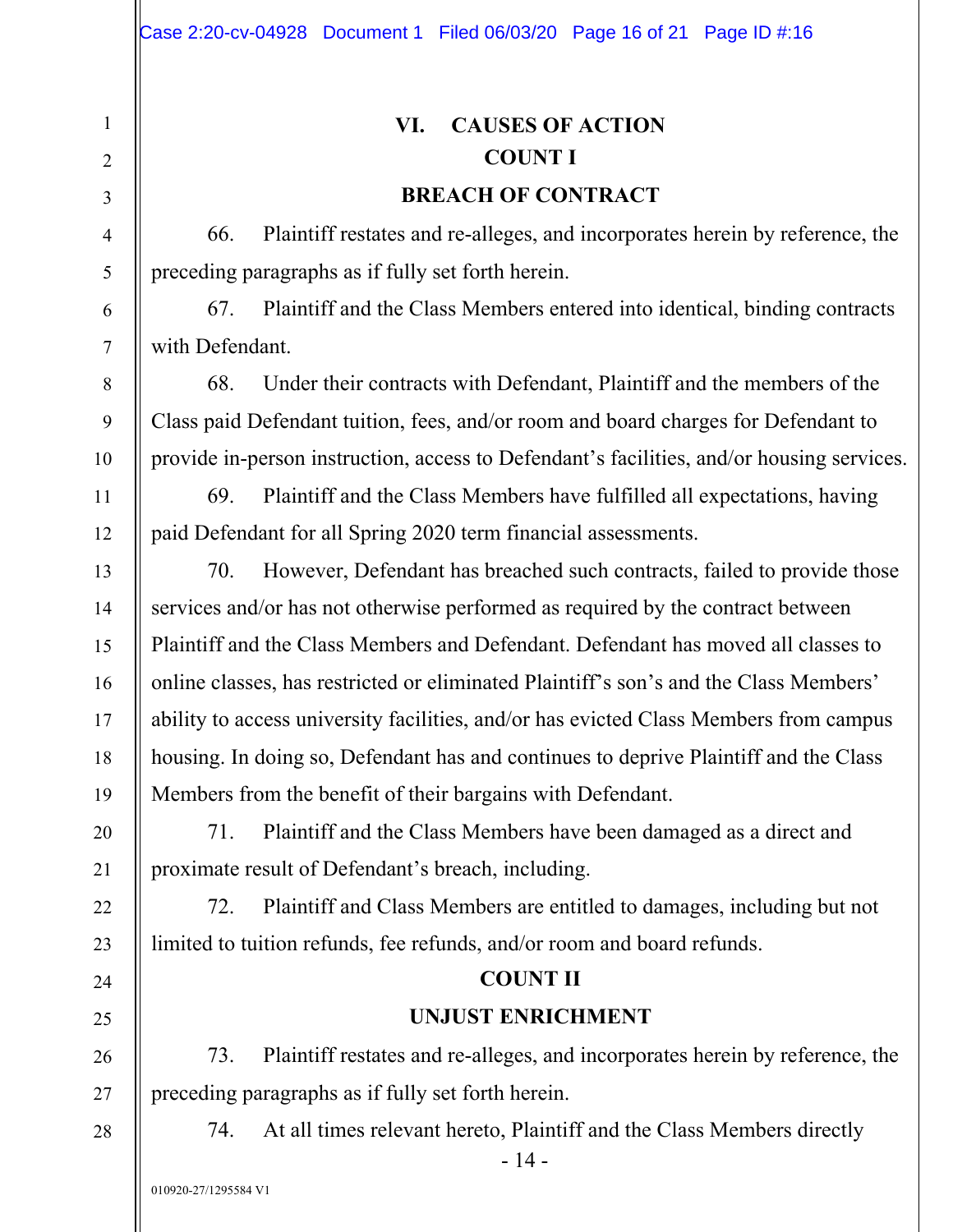conferred non-gratuitous benefits upon Defendant, *i.e.*, monetary payments for tuition, fees, and/or room and board, so that Plaintiff's son and the Class Members could avail themselves of in-person educational opportunities and utilize campus facilities, including campus dormitories.

75. Defendant knowingly accepted the benefits conferred upon it by Plaintiff and the Class Members.

76. Defendant appreciated or knew of the non-gratuitous benefits conferred upon it by Plaintiff and members of the Class.

77. Defendant accepted or retained the non-gratuitous benefits conferred by Plaintiff and members of the Class, with full knowledge and awareness that, because of Defendant's unjust and inequitable actions, Plaintiff and members of the Class are entitled to refunds for tuition, fees, and/or room and board.

78. Retaining the non-gratuitous benefits conferred upon Defendant by Plaintiff and members of the Class under these circumstances made Defendant's retention of the non-gratuitous benefits unjust and inequitable.

79. Because Defendant's retention of the non-gratuitous benefits conferred by Plaintiff and members of the Class is unjust and inequitable, Plaintiff and members of the Class are entitled to, and seek disgorgement and restitution of, the benefits unjustly retained, whether in whole or in part, including through refunds for tuition, fees, and/or room and board.

### **COUNT III**

### **CONVERSION**

80. Plaintiff restates and re-alleges, and incorporates herein by reference, the preceding paragraphs as if fully set forth herein.

81. Plaintiff's son and the other members of the Class have an undisputed right to receive educational services, activities, and access to Defendant's facilities for the Spring 2020 term. Plaintiff's son and the Class Members obtained such rights by

1

2

3

4

5

6

7

8

9

10

11

12

13

14

15

16

17

18

19

20

21

22

23

24

25

26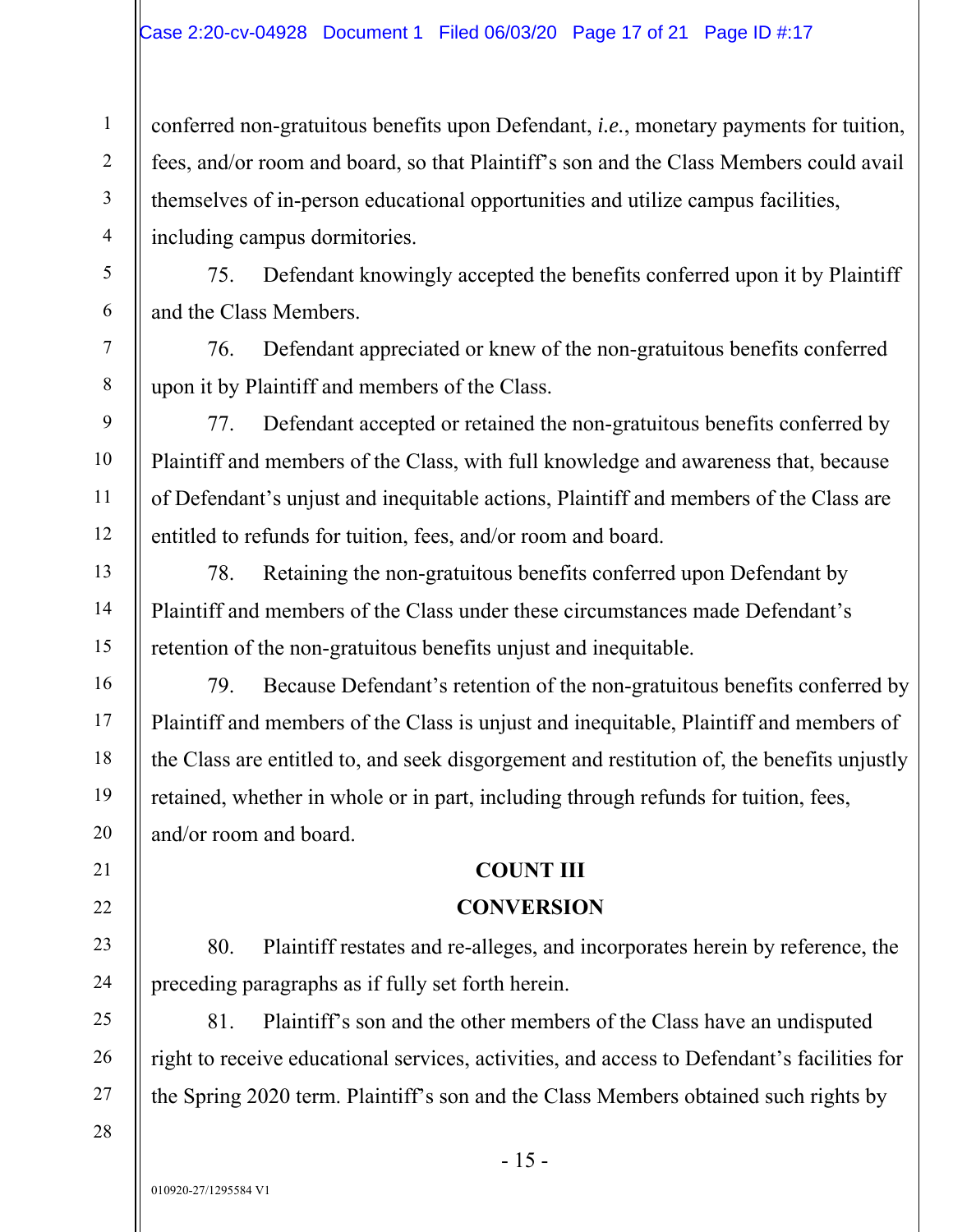paying Defendant tuition, fees, and/or room and board and by otherwise remaining in good standing with Defendant.

82. Defendant wrongfully exercised control over and/or intentionally interfered with the rights of Plaintiffand members of the Class by effectively closing its campus to in-person education and switching to an online-only format, discontinuing paid-for services, and evicting students from campus housing. All the while, Defendant has unlawfully retained the monies Plaintiff and the Class Members paid Defendant as well as barred Plaintiff's son from Defendant's facilities.

83. Defendant deprived Plaintiff and the other Class Members of the rights and benefits for which they paid Defendant tuition, fees, and/or room and board.

84. Plaintiff and/or Class Members have requested and/or demanded that Defendant issue refunds.

85. Defendant's interference with the rights and services for which Plaintiff and members of the Class paid damaged Plaintiff and the members of the Class, in that they paid for rights, benefits, services and/or facility access, but Defendant has deprived Plaintiff and members of the Class of their rights, benefits, services and/or facility access.

### **COUNT IV**

## **CAL. BUS. & PROF. CODE § 17200**

86. Plaintiff restates and re-alleges, and incorporates herein by reference the preceding paragraphs as if fully set forth herein.

87. California's Unfair Competition Law, Cal. Bus. & Prof. Code §§ 17200, *et seq.*, prohibits an "unlawful, unfair or fraudulent business act or practice."

88. Defendant violated the Unfair Competition Law by committing an unlawful act by breaching its contracts with Plaintiff and Class Members, failing to provide services paid for, including in-person instruction and access to Defendant's facilities, and failing to refund tuition, fees, and costs.

1

2

3

4

5

6

7

8

9

10

11

12

13

14

15

16

17

18

19

20

21

22

23

24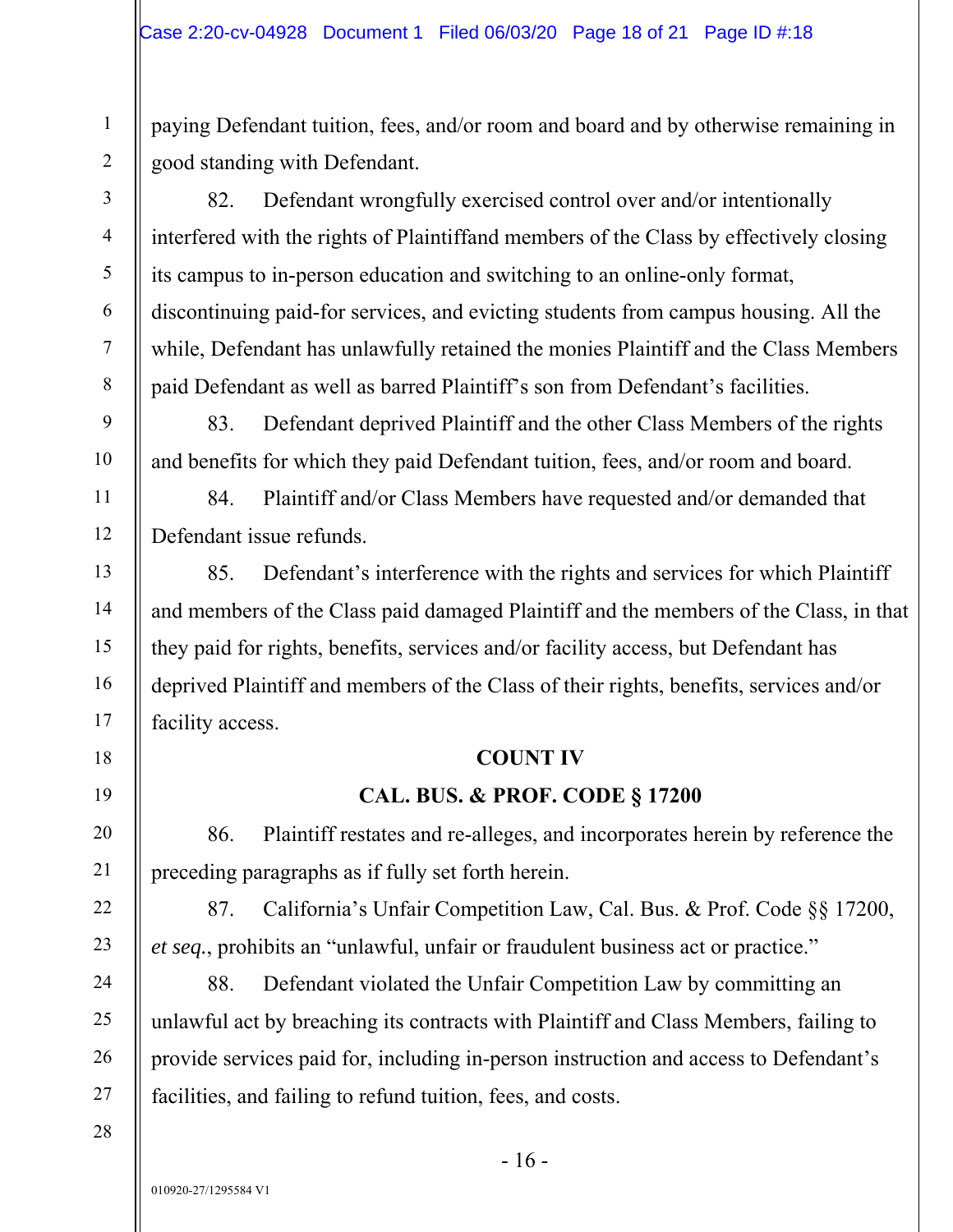89. Defendant's practices are fraudulent because Defendant represented it would offer in-person instruction and access to Defendant's facilities. Plaintiff and Class Members paid for the Spring 2020 semester and college experience as advertised. But Plaintiff's son and Class Members did not receive the services they paid for—Defendant moved all classes online, restricted student access to university facilities, and evicted Class Members from campus housing.

90. Defendant continues to charge full tuition and fees as if full services and facilities are being provided, collecting millions of dollars from students deprived of the full benefit of their payments.

91. Defendant's practices are immoral, unethical, oppressive, unscrupulous or substantially injurious because it deprives Plaintiff and Class Members of their bargained for educational experience, opportunities, and access to facilities, and forces students and families to bear the burden of Pepperdine's COVID-19 related shutdown.

92. As a direct and proximate result of Defendant's unlawful and unfair business acts and practices, Plaintiff and Class Members have suffered and will continue to suffer actual damages.

93. Plaintiff and members of the Class are entitled to, and seek disgorgement and restitution of, the benefits unjustly retained, whether in whole or in part, including through refunds for tuition, fees, and/or room and board.

## **PRAYER FOR RELIEF**

WHEREFORE, Plaintiff and Class Members request that the Court enter an order or judgment against Defendant including:

A. Certification of the action as a Class Action under Rules 23(b)(2) and 23(b)(3) of the Federal Rules of Civil Procedure, and appointment of Plaintiff as Class Representative and his counsel of record as Class Counsel;

B. Damages in the amount of unrefunded tuition, fees, and/or room and board;

1

2

3

4

5

6

7

8

9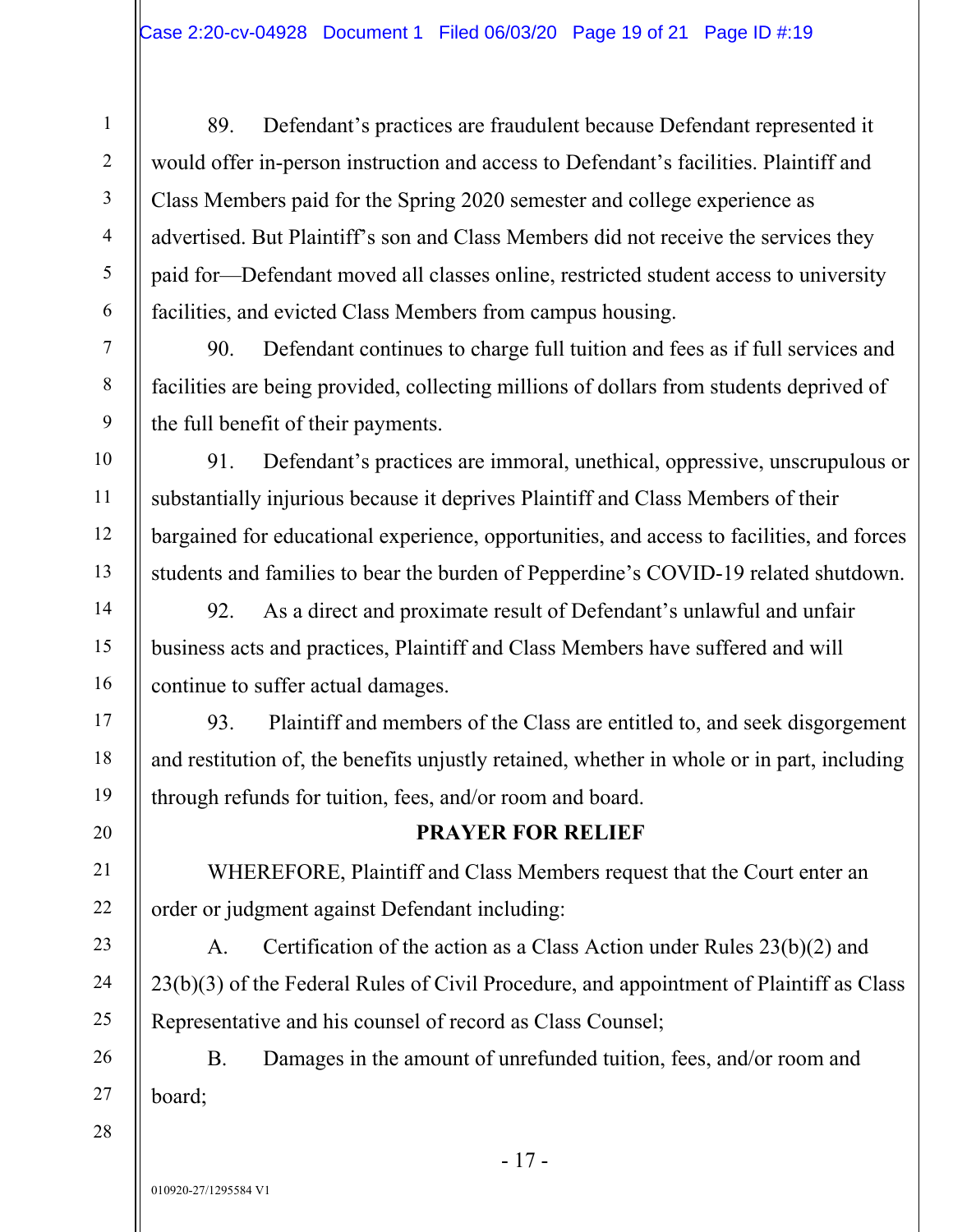| $\mathbf{1}$     | Actual damages and all such other relief as provided under the law;<br>C.               |  |  |
|------------------|-----------------------------------------------------------------------------------------|--|--|
| $\overline{2}$   | Pre-judgment and post-judgment interest on such monetary relief;<br>D.                  |  |  |
| $\mathfrak{Z}$   | E.<br>Other appropriate injunctive relief as permitted by law or equity,                |  |  |
| $\overline{4}$   | including an order enjoining Defendant from retaining refunds for tuition, fees, and/or |  |  |
| 5                | room and board;                                                                         |  |  |
| 6                | F.<br>The costs of bringing this suit, including reasonable attorney's fees; and        |  |  |
| $\boldsymbol{7}$ | G.<br>All other relief to which Plaintiff and members of the Class may be               |  |  |
| $\, 8$           | entitled by law or in equity.                                                           |  |  |
| 9                | <b>JURY DEMAND</b>                                                                      |  |  |
| $10\,$           | Plaintiff demands trial by jury on his own behalf and on behalf of Class                |  |  |
| 11               | Members.                                                                                |  |  |
| 12               |                                                                                         |  |  |
| 13               |                                                                                         |  |  |
| 14               |                                                                                         |  |  |
| 15               |                                                                                         |  |  |
| 16               |                                                                                         |  |  |
| 17               |                                                                                         |  |  |
| 18               |                                                                                         |  |  |
| 19               |                                                                                         |  |  |
| $20\,$           |                                                                                         |  |  |
| 21               |                                                                                         |  |  |
| $22\,$           |                                                                                         |  |  |
| 23               |                                                                                         |  |  |
| 24               |                                                                                         |  |  |
| 25               |                                                                                         |  |  |
| $26\,$           |                                                                                         |  |  |
| $27\,$           |                                                                                         |  |  |
| $28\,$           |                                                                                         |  |  |
|                  | $-18-$<br>010920-27/1295584 V1                                                          |  |  |
|                  |                                                                                         |  |  |